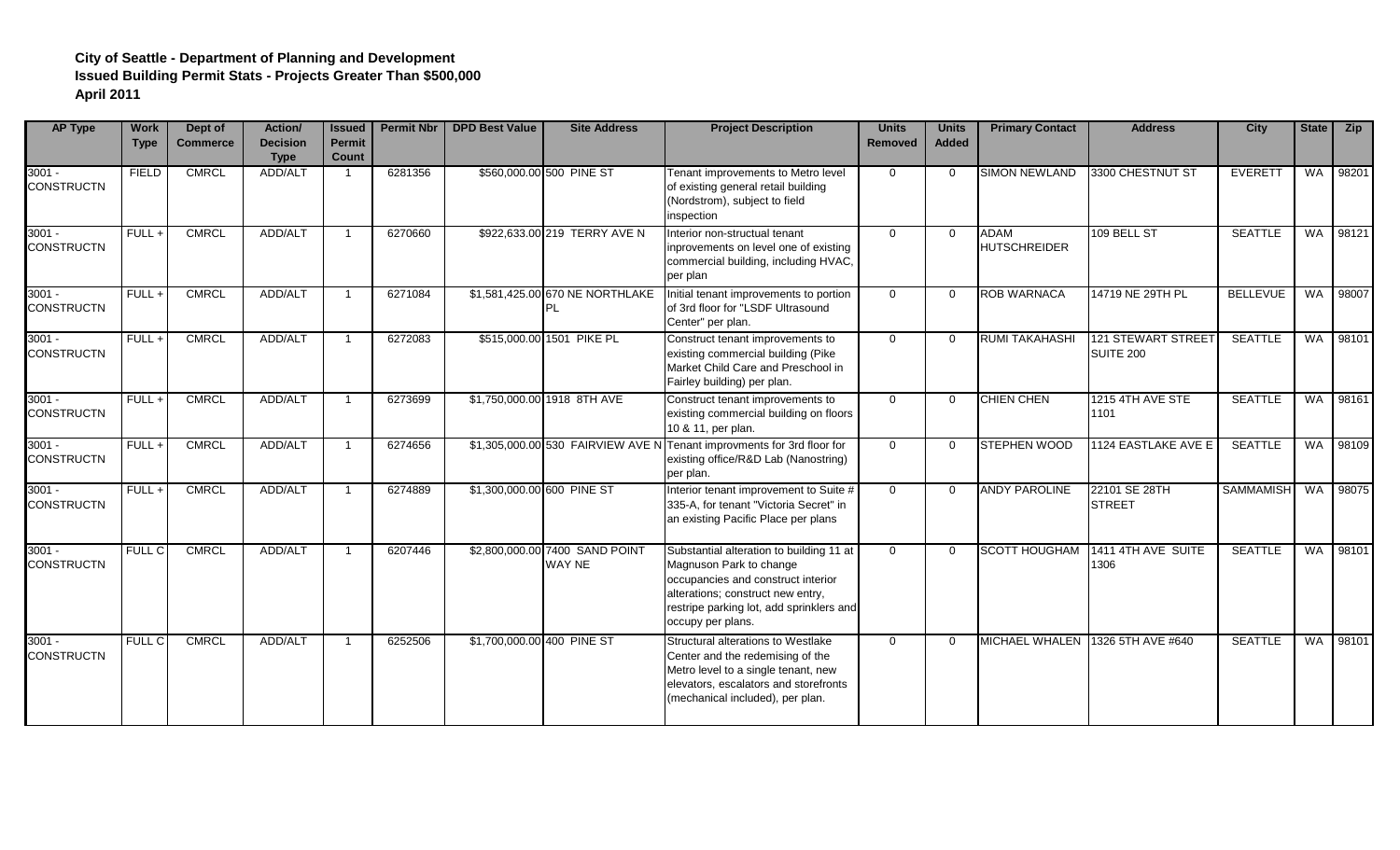| <b>AP Type</b>                | <b>Work</b><br><b>Type</b> | Dept of<br><b>Commerce</b> | Action/<br><b>Decision</b><br><b>Type</b> | <b>Issued</b><br><b>Permit</b><br><b>Count</b> | <b>Permit Nbr</b> | <b>DPD Best Value</b>      | <b>Site Address</b>            | <b>Project Description</b>                                                                                                                                                                                                                    | <b>Units</b><br><b>Removed</b> | <b>Units</b><br><b>Added</b> | <b>Primary Contact</b>               | <b>Address</b>                      | <b>City</b>    |           | State <b>Zip</b> |
|-------------------------------|----------------------------|----------------------------|-------------------------------------------|------------------------------------------------|-------------------|----------------------------|--------------------------------|-----------------------------------------------------------------------------------------------------------------------------------------------------------------------------------------------------------------------------------------------|--------------------------------|------------------------------|--------------------------------------|-------------------------------------|----------------|-----------|------------------|
| $3001 -$<br><b>CONSTRUCTN</b> | <b>FULL C</b>              | <b>CMRCL</b>               | ADD/ALT                                   |                                                | 6256035           |                            | \$1,200,000.00 1600 S LANE ST  | change of use of the<br>office/manufactoring to Residential<br>Care and office use for treatment<br>facility with substanstial alterations to<br>the building, and occupy per plan                                                            | 0                              | $\Omega$                     | <b>JOHN</b><br><b>WOODWORTH</b>      | 911 WESTERN AVE<br><b>SUITE 200</b> | <b>SEATTLE</b> | <b>WA</b> | 98126            |
| $3001 -$<br><b>CONSTRUCTN</b> | FULL C                     | <b>CMRCL</b>               | ADD/ALT                                   |                                                | 6265377           |                            | \$2,200,000.00 901 STEWART ST  | Tenant improvement for new church<br>spaces, renovations to existing church<br>sanctuary and<br>basement(Gethsemane Luthran<br>Church), occupy per plan.                                                                                      | $\overline{0}$                 | $\Omega$                     | <b>KIMBERLY</b><br><b>MCKITTRICK</b> | 911 WESTERN<br><b>AVENUE</b>        | <b>SEATTLE</b> | WA        | 98104            |
| $3001 -$<br><b>CONSTRUCTN</b> | <b>FULL C</b>              | <b>INST</b>                | ADD/ALT                                   |                                                | 6244397           |                            | \$2,000,000.00 860 TERRY AVE N | Alter portions of 1st, 2nd and upper<br>mezzanine levels for museum exhibits<br>for MOHAI, per plan.                                                                                                                                          | $\overline{0}$                 | $\Omega$                     | <b>TRICIA</b><br><b>REISENAUER</b>   | 801 2ND AVE SUITE<br>501            | <b>SEATTLE</b> | <b>WA</b> | 98104            |
| $3001 -$<br><b>CONSTRUCTN</b> | FULL C                     | <b>INST</b>                | ADD/ALT                                   |                                                | 6266331           |                            | \$1,150,000.00 4000 27TH AVE W | Construct alterations for major<br>mechanical upgrade to existing<br>Lawton Elementary School, per plan.                                                                                                                                      | $\Omega$                       | $\Omega$                     | <b>STUART STOVIN</b>                 | 1725 8TH AVE N                      | <b>SEATTLE</b> | <b>WA</b> | 98109            |
| $3001 -$<br><b>CONSTRUCTN</b> | FULL C                     | <b>INST</b>                | ADD/ALT                                   |                                                | 6266332           |                            | \$1,450,000.00 4100 39TH AVE S | Major mechanical<br>improvements/replacments on all (3)<br>levels and roof of Hawthorne<br>Elementary School; reroof building<br>with structural support alterations<br>throughout the building per plan.                                     | $\overline{0}$                 | $\Omega$                     | <b>STUART STOVIN</b>                 | 1725 8TH AVE N                      | <b>SEATTLE</b> |           | WA 98109         |
| <b>COMMERCIAL ADD/ALT</b>     |                            |                            |                                           | 14                                             |                   | 20,434,058                 |                                |                                                                                                                                                                                                                                               | $\mathbf{0}$                   | $\mathbf{0}$                 |                                      |                                     |                |           |                  |
| $3001 -$<br><b>CONSTRUCTN</b> | <b>FIELD</b>               | MF                         | ADD/ALT                                   |                                                | 6277488           |                            |                                | \$2,000,000.00 2030 WESTERN AVE Construct exterior alterations to<br>replace stucco and exterior windows<br>and repair exterior sheathing where<br>approved by building inspector, per<br>plot plans and subject to field<br>inspection STFI. | $\overline{0}$                 | $\Omega$                     | <b>RUDY YOUNG</b>                    | 734 N 68TH ST                       | <b>SEATTLE</b> | <b>WA</b> | 98103            |
| $3001 -$<br><b>CONSTRUCTN</b> | <b>FIELD</b>               | <b>MF</b>                  | ADD/ALT                                   |                                                | 6279794           | \$1,000,000.00 99 UNION ST |                                | Construct alterations for unit 2000 of<br>existing mix-used building per floor<br>plan and STFI.                                                                                                                                              | $\overline{0}$                 | $\Omega$                     | <b>STEPHEN KERN</b>                  | 7601 GREENWOOD<br>AVE N STE 101     | <b>SEATTLE</b> | <b>WA</b> | 98103            |
| <b>MULTIFAMILY ADD/ALT</b>    |                            |                            |                                           | $2^{\circ}$                                    |                   | 3,000,000                  |                                |                                                                                                                                                                                                                                               | $\mathbf{0}$                   | $\mathbf{0}$                 |                                      |                                     |                |           |                  |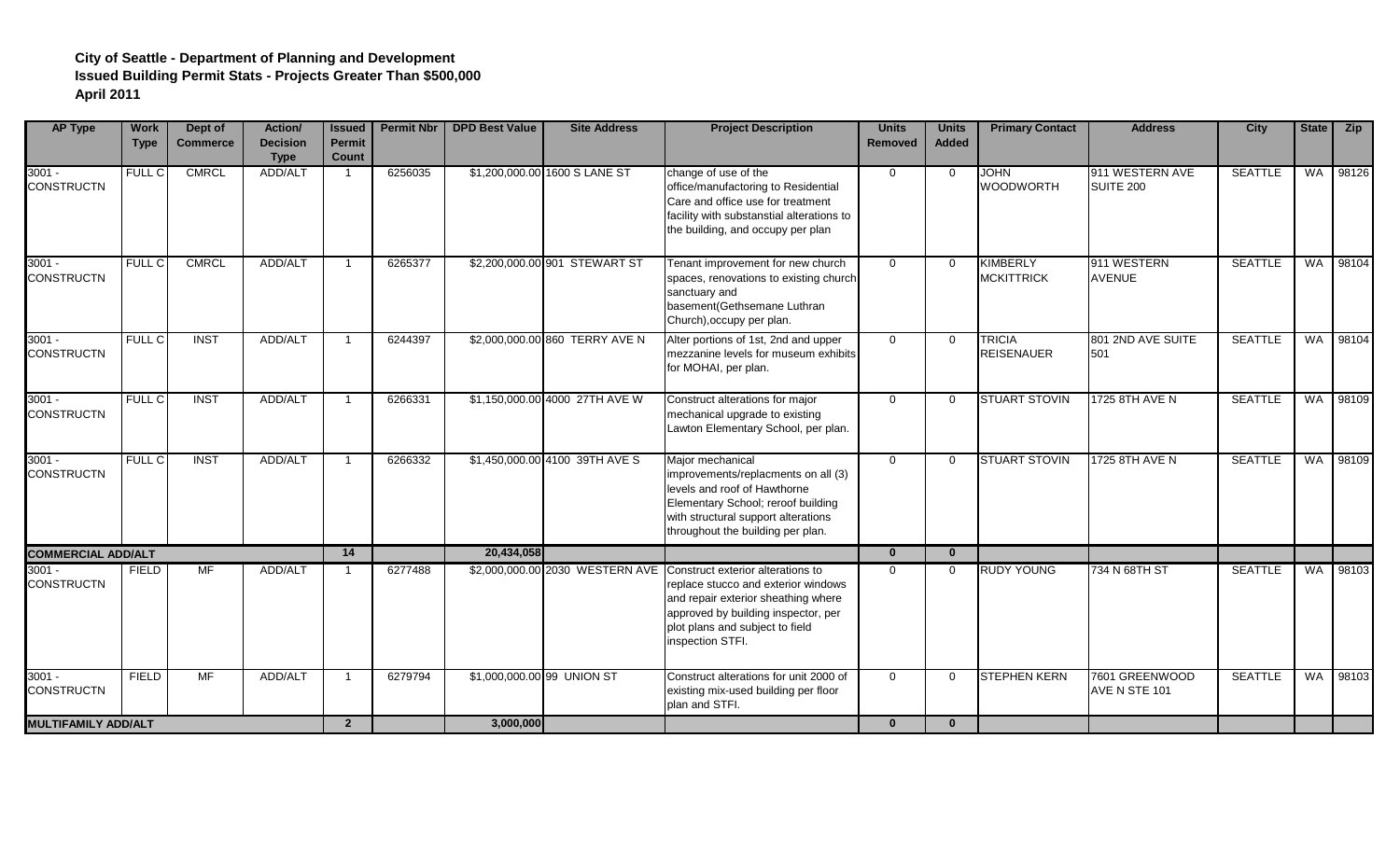| <b>AP Type</b>                     | <b>Work</b><br><b>Type</b> | Dept of<br><b>Commerce</b> | <b>Action/</b><br><b>Decision</b><br><b>Type</b> | <b>Issued</b><br>Permit<br><b>Count</b> | <b>Permit Nbr</b> | <b>DPD Best Value</b> | <b>Site Address</b>               | <b>Project Description</b>                                                                                                                                                                                                                                                                       | <b>Units</b><br><b>Removed</b> | <b>Units</b><br><b>Added</b> | <b>Primary Contact</b> | <b>Address</b>                             | <b>City</b>     |    | State <b>Zip</b> |
|------------------------------------|----------------------------|----------------------------|--------------------------------------------------|-----------------------------------------|-------------------|-----------------------|-----------------------------------|--------------------------------------------------------------------------------------------------------------------------------------------------------------------------------------------------------------------------------------------------------------------------------------------------|--------------------------------|------------------------------|------------------------|--------------------------------------------|-----------------|----|------------------|
| $3001 -$<br><b>CONSTRUCTN</b>      | <b>FULL C</b>              | SF/D                       | ADD/ALT                                          |                                         | 6254818           |                       | \$540,671.00 622 38TH AVE         | Construct addition and alterations to<br>single family residence, per plans.                                                                                                                                                                                                                     | $\overline{0}$                 | $\Omega$                     | <b>MARK WIERENGA</b>   | 2000 FAIRVIEW<br><b>AVENUE E SUITE 103</b> | <b>SEATTLE</b>  |    | WA 98102         |
| <b>SINGLE FAMILY ADD/ALT</b>       |                            |                            |                                                  | $\mathbf 1$                             |                   | 540.671               |                                   |                                                                                                                                                                                                                                                                                                  | $\bf{0}$                       | $\mathbf{0}$                 |                        |                                            |                 |    |                  |
| 3003 - BLANKET                     | <b>FULL C</b>              | <b>CMRCL</b>               | CHILD                                            |                                         | 6274408           |                       | \$60,299,131.00 505 1ST AVE S     | Blanket permit for interior non-<br>structural alterations to ISILON Floors<br>4, 5 and 6                                                                                                                                                                                                        | $\Omega$                       | $\Omega$                     | <b>KENNY WILSON</b>    | 2333 3RD AV                                | <b>SEATTLE</b>  |    | WA 98121         |
| 3003 - BLANKET                     | <b>FULL C</b>              | <b>CMRCL</b>               | <b>CHILD</b>                                     |                                         | 6277751           |                       | \$650,000.00 1420 5TH AVE         | Blanket Permit for interior non-<br>structural alterations for E.K. Riley<br>Floor 33                                                                                                                                                                                                            | $\mathbf 0$                    | $\Omega$                     | <b>JEFF GIBSON</b>     | 1420 5TH AVENUE<br><b>SUITE 2400</b>       | <b>SEATTLE</b>  | WA | 98101            |
| <b>BLANKET TENNANT IMPROVEMENT</b> |                            |                            |                                                  | $2^{\circ}$                             |                   | 60,949,131            |                                   |                                                                                                                                                                                                                                                                                                  | $\mathbf{0}$                   | $\bf{0}$                     |                        |                                            |                 |    |                  |
| $1004 -$<br><b>MECHANICAL</b>      | <b>FULL C</b>              | <b>CMRCL</b>               | <b>MECHANICAL</b>                                |                                         | 6269158           |                       | \$5,043,760.00 1531 UTAH AVE S    | Install four chillers, 8 pumps, 6<br>cooling tower cells, and other work<br>per plan                                                                                                                                                                                                             | $\Omega$                       | $\Omega$                     | <b>DARLA DOLL</b>      | 7717 DETROIT AVE SW                        | <b>SEATTLE</b>  |    | WA 98106         |
| $1004 -$<br><b>MECHANICAL</b>      | FULL C                     | <b>CMRCL</b>               | <b>MECHANICAL</b>                                |                                         | 6273913           |                       | \$5,231,250.00 1918 8TH AVE       | Install series VAV boxes, medium &<br>low pressure duct distribution, return<br>air grilles, HVAC condenser water<br>piping serving heat pumps on levels 8<br>& 16, heat pumps serving server<br>tenant ups room on levels 8 & 16, and<br>Supply fans serving idf room<br>ventilation, per plan. | $\mathbf 0$                    | $\Omega$                     | <b>MIKE HARSHMAN</b>   | 11611 49TH PL W                            | <b>MUKILTEO</b> | WA | 98275            |
| <b>MECHANICAL</b>                  |                            |                            |                                                  | $\overline{2}$                          |                   | 10,275,010            |                                   |                                                                                                                                                                                                                                                                                                  | $\bf{0}$                       | $\bf{0}$                     |                        |                                            |                 |    |                  |
| $3001 -$<br><b>CONSTRUCTN</b>      | <b>FULL C</b>              | <b>CMRCL</b>               | <b>NEW</b>                                       |                                         | 6249699           |                       | \$91,374,878.00 4500 40TH AVE NE  | Phased Project: Construction of new<br>inpatient hospital (Children's Hospital)<br>& temporary surface parking and<br>occupy, per plan.                                                                                                                                                          | $\Omega$                       | $\Omega$                     | <b>DAVID NEAL</b>      | 925 4TH AV #2400                           | <b>SEATTLE</b>  |    | WA 98104         |
| $3001 -$<br><b>CONSTRUCTN</b>      | <b>FULL C</b>              | <b>CMRCL</b>               | <b>NEW</b>                                       |                                         | 6260427           |                       | \$706,500,00 910 SW SPOKANE ST    | Construct marine services/boat repair<br>building and occupy, per plans.                                                                                                                                                                                                                         | $\overline{0}$                 | $\Omega$                     | <b>DOUG LEIGH</b>      | 1201 ALASKAN WAY<br>STE 200, PIER 56       | <b>SEATTLE</b>  |    | WA 98101         |
| <b>NEW COMMERCIAL</b>              |                            |                            |                                                  | $2^{\circ}$                             |                   | 92,081,378            |                                   |                                                                                                                                                                                                                                                                                                  | $\mathbf{0}$                   | $\mathbf{0}$                 |                        |                                            |                 |    |                  |
| $3001 -$<br><b>CONSTRUCTN</b>      | <b>FULL C</b>              | <b>CMRCL</b>               | <b>NEW</b>                                       |                                         | 6167534           |                       | \$21,004,917.00 12311 32ND AVE NE | Construct new mixed use building and<br>occupy per plan.                                                                                                                                                                                                                                         | $\mathbf{0}$                   | 144                          | <b>LARRY FLACK</b>     | <b>1 YESLER WAY STE</b><br>200             | <b>SEATTLE</b>  |    | WA 98104         |